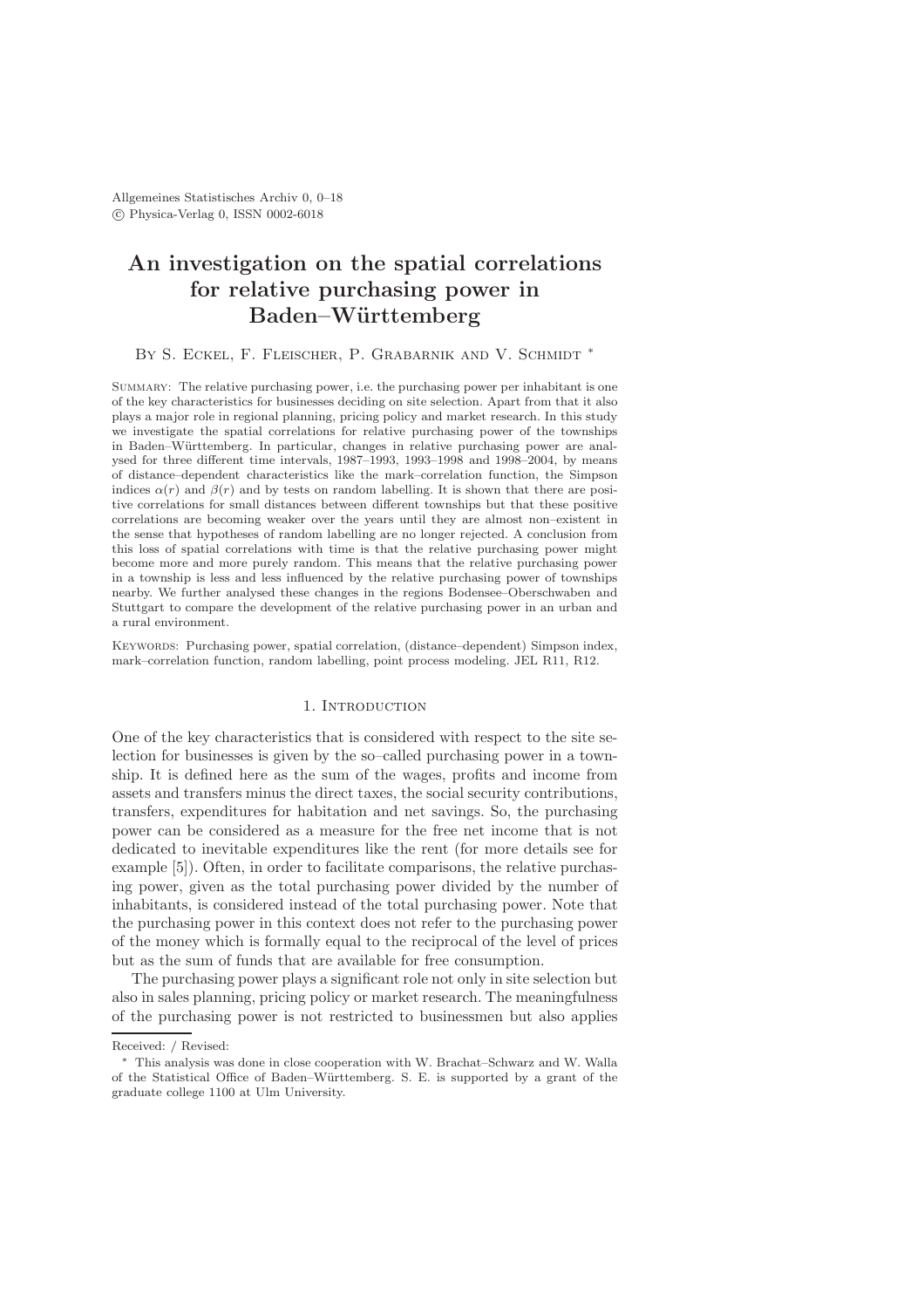to people that are involved in regional planning and research as well as to politicians. All these groups use the purchasing power as an indicator for the quality of location and the wealth of a region. Note that in general the purchasing power does not indicate how much money a single person is able to spend but it provides inference about the purchasing potential of a community.

Based on the reasons mentioned above, the Statistical Office of Baden– Württemberg (Germany) is recording the total as well as the relative purchasing power of 1111 townships in Baden–Württemberg, where data are available for four different years (1987, 1993, 1998, 2004) with approximately the same time span between adjacent measurements. This study investigates the behavior of the relative purchasing power over time. Points of interest in this context are the change of the relative purchasing power over time and the spatial correlations associated with this change. For example, if a township has a distinct increase in relative purchasing power for a specific time interval, is it more likely that a township nearby has also distinct increase or is it more probable that the relative purchasing power is distinctly declining for townships that are near to the first. A second interesting topic is the question whether such effects of spatial correlations between different townships are becoming stronger or weaker over the years. This might become important since if the spatial correlations are vanishing then after some years also the relative purchasing power in a township itself might become more or less completely random in the sense that it is not influenced by the relative purchasing power in other townships nearby. So, in summary, this study addresses two questions related to relative purchasing power in Baden–Württemberg. First, is there a significant spatial correlation for the change of purchasing power with respect to different time intervals, as shown in Fig. 1 and second, if the existence of such a spatial correlation is assumed, has it become stronger or weaker over the years. Moreover, one overriding situation is that these correlations might differ between urban and rural regions. For this purpose two regions of Baden–Württemberg, region Stuttgart (population 2.7 millions) and region Bodensee–Oberschwaben (population 1.8 millions), have been analysed separately. We chose these two regions, since the Stuttgart area is a typical representant of an urban region in Baden–Württemberg and Bodensee–Oberschwaben represents a typical rural region. Furthermore we expected stable results, since the number of observations and the population size of these two selected regions were sufficient.

In order to investigate these questions different tools from spatial statistics are applied, in particular methods for spatial point process modeling are used (cmp. [1]). A novelty of our approach is that these methods which are typical for point pattern analysis are applied to this type of real socio– economic data in Baden–W¨urttemberg for the first time. Note that there are also different methodological approaches for spatio–temporal analysis, e.g. temporal GIS and spatio–temporal modelling (cmp. [4], [9]), but here we focus on an explorative analysis using characteristics of marked point pro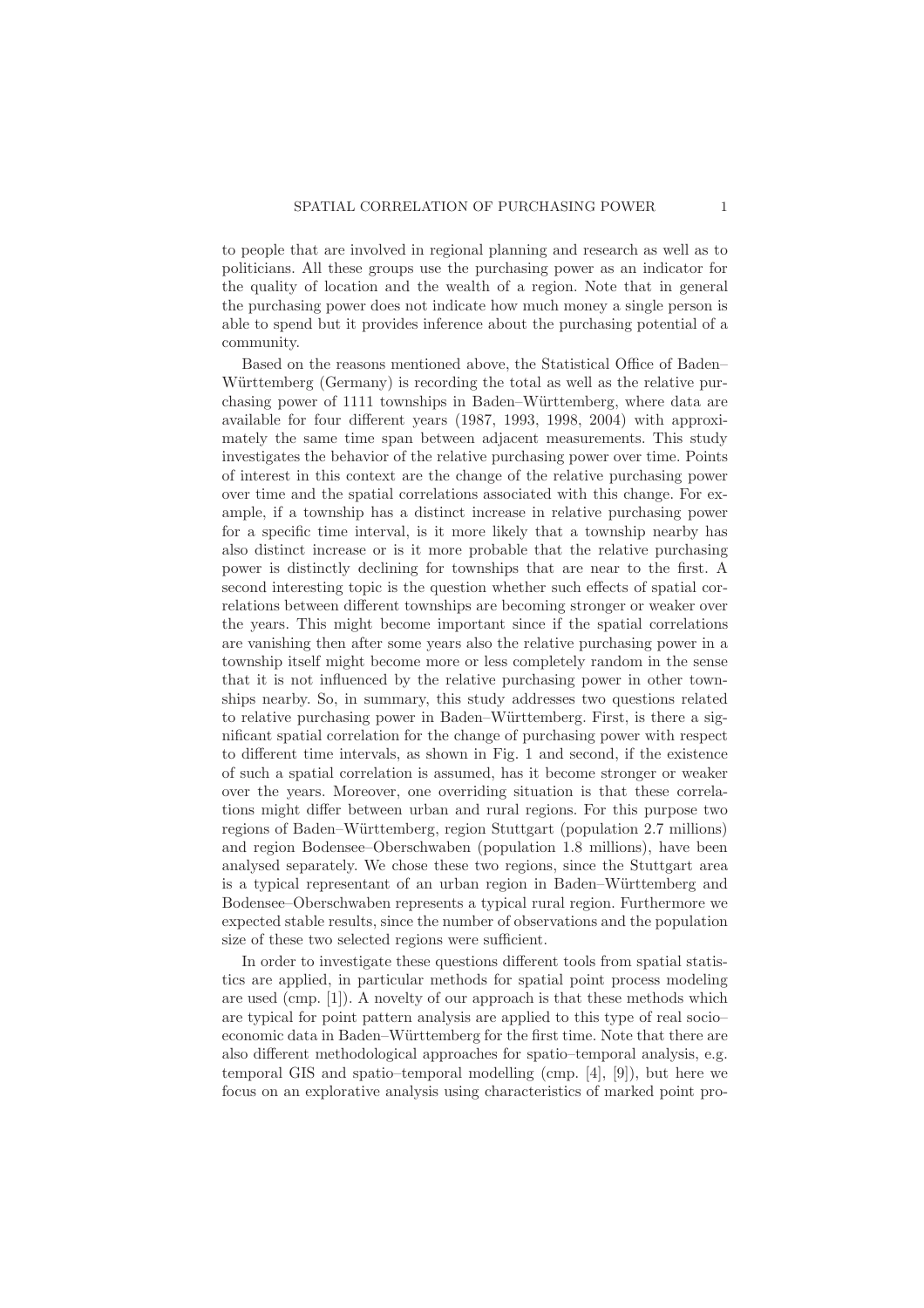cesses. First of all the change of the relative purchasing power in different time intervals is investigated using the mark–correlation function (cmp. [8]). Another technique that is used for the detection of spatial correlations and their behavior over time are distance–dependent Simpson indices (cmp. [6]) based on the multivariate pair–correlation function and the multivariate K– function (cmp. [2]). These indices are applied to a discretized version of the differences of relative purchasing power, where the given data is divided into suitable categories (distinct increase, distinct decrease, no distinct change in relative purchasing power). Based on these categories a null hypothesis of random labelling is checked or in other words whether there are any spatial correlations with respect to the change in relative purchasing power is examined. The results for all three methods (mark–correlation function, distance–dependent Simpson indices, tests for random labelling) show evidence that for small distances between townships there is a positive spatial correlation and that the strength of this spatial correlation is decreasing in time meaning that for later years it is almost non–existent. Furthermore by considering the mark–correlation functions for the two regions, these effects mainly seem to derive from the changes in the rural region, since for the urban region no significant correlations can be observed over the years.

# 2. Data description

The data investigated was provided by the Statistisches Landesamt Baden– Württemberg. It consists of a set of the locations (i.e. the midpoints) for townships in Baden–W¨urttemberg together with the relative purchasing power, i.e. the total purchasing power divided by the number of inhabitants for the years 1987, 1993, 1998 and 2004. In total there are 1111 townships in the observed region.

The data was preprocessed such that the mean relative purchasing power is constant for the four different years. Afterwards differences between two adjacent years of measurement were computed. Note that due to the preprocessing it is assured that the mean difference for adjacent years of measurement in relative purchasing power is equal to zero. For later investigations we considered two different types of characteristics for each location. First of all the differences in relative purchasing power in such time intervals, 1987–1993, 1993–1998, 1998–2004, leading to a continuous mark space for the point pattern. Apart from this we classified the differences in relative purchasing power into three different categories: townships whose relative purchasing power has increased in the time interval, townships that had a decreasing relative purchasing power and townships whose relative purchasing power stayed almost constant. As a criterion for the categorization we considered  $1/4$  times the standard deviation  $\sigma$  of the difference in relative purchasing power for the regarded time interval. Since the mean change in relative purchasing power is scaled to 0, a township that has a change in relative purchasing power that is less than  $-\sigma/4$  is considered to have a dis-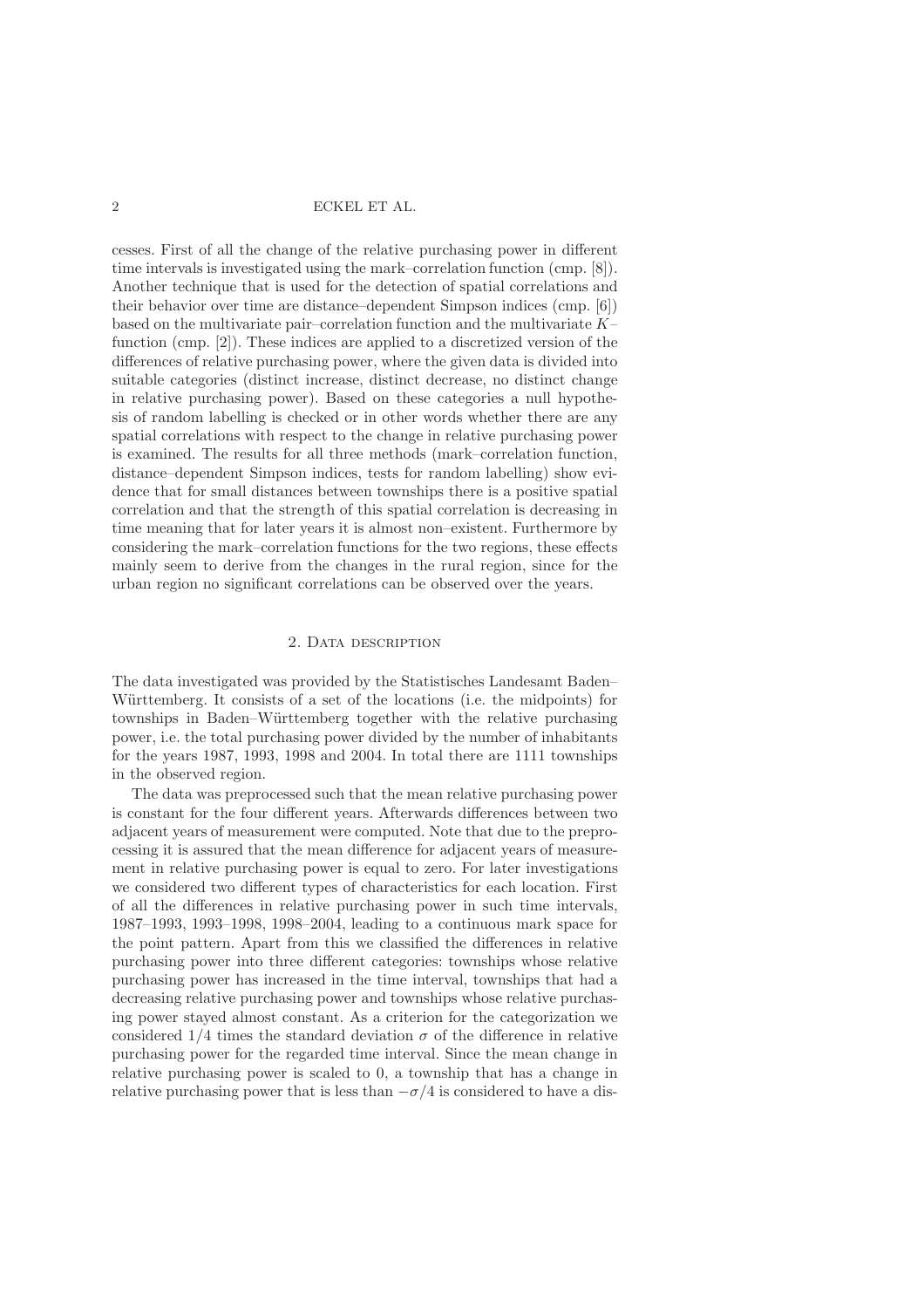

(c) 1998–2004

FIGURE 1. Changes of relative purchasing power of townships in Baden– Württemberg for different time intervals (decrease=empty circle, increase=full circle, size of circle=magnitude of change)

tinct decrease, whereas if the change in relative purchasing power is more than  $\sigma/4$  it has a distinct increase the change of relative purchasing power.

In summary, we obtain two different types of marked point patterns, where the locations of the points are fixed in each case. For the first type, the actual differences in relative purchasing power, the mark space is continuous, while the second type represents a discretization into three different possible marks, increase, decrease or almost constant. A visualization of the point pattern together with the borders of the sampling window is displayed in Figure 2.

For the analysis of the regions Bodensee–Oberschwaben and Stuttgart we preprocessed the data analogously to the data of whole Baden–Württemberg. Since in this case we only consider the mark–correlation function, there is no need for a categorization of the marks.

## 3. Multivariate spatial point processes and Simpson indices

Let  $X^{(1)},...,X^{(m)}$  be m univariate spatial point processes in  $\mathbb{R}^2$ . This means that for any  $i = 1, ..., m$  and for any sampling window  $B \subset \mathbb{R}^2$ , the ran-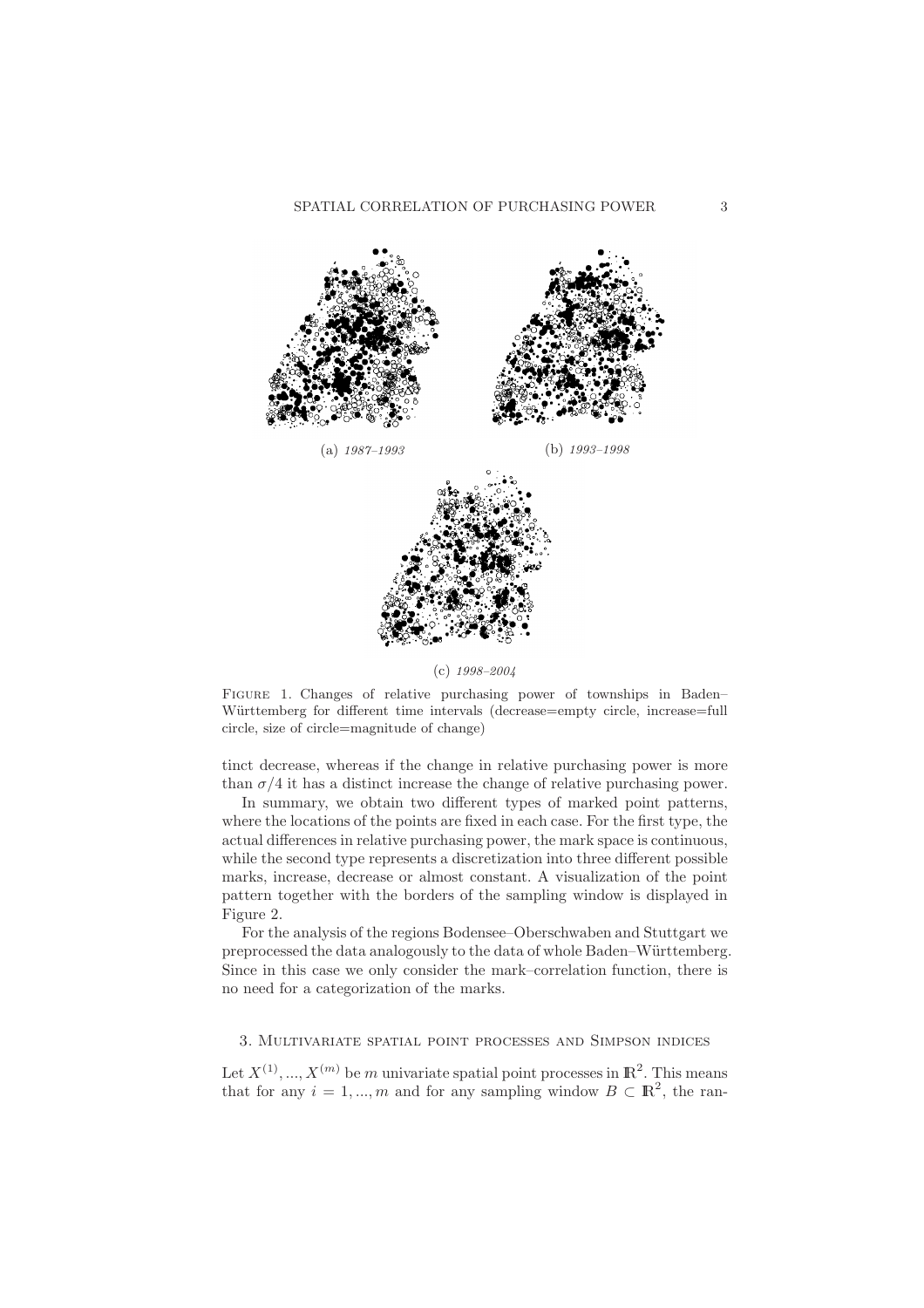

Figure 2. Analysed point pattern (lower region=Bodensee–Oberschwaben, upper region=Stuttgart)

dom variable  $X^{(i)}(B) = \#\{n : X_n^{(i)} \in B\}$  denotes the number of points  $X_n^{(i)}$  of type i observed in the window B. Then, we call  $X = \sum_{i=1}^m X_i^{(i)}$ a multivariate point process in  $\mathbb{R}^2$  and  $X^{(i)}$  a component of X. Note that it is also possible to define  $X$  as a marked point process with mark space  $M = \{1, ..., m\}$ . In the following we will consider two–dimensional multivariate point processes with  $m = 3$  which are considered to be stationary and isotropic, meaning that their distribution is invariant with respect to translations and rotations around the origin.

3.1. INTENSITY. Let  $\{X_n\}$  denote the points of a (stationary and isotropic) multivariate point process X in  $\mathbb{R}^2$ . The intensity measure  $\Lambda(B)$  of X which represents the mean number of points in a sampling window B, is given as

$$
A(B) = EX(B) = \lambda |B|,
$$
\n(1)

where  $X(B) = \#\{n : X_n \in B\}$  denotes the number of points of X in B and  $|B|$  means the area of B. The constant  $\lambda$  is called the intensity of X. A natural estimator for  $\lambda$  is given by

$$
\widehat{\lambda} = \frac{X(B)}{|B|}.\tag{2}
$$

Based on the recommendation in [8],  $\lambda^2$  has been estimated by

$$
\widehat{\lambda^2} = \frac{X(B)(X(B) - 1)}{|B|^2}.
$$
\n(3)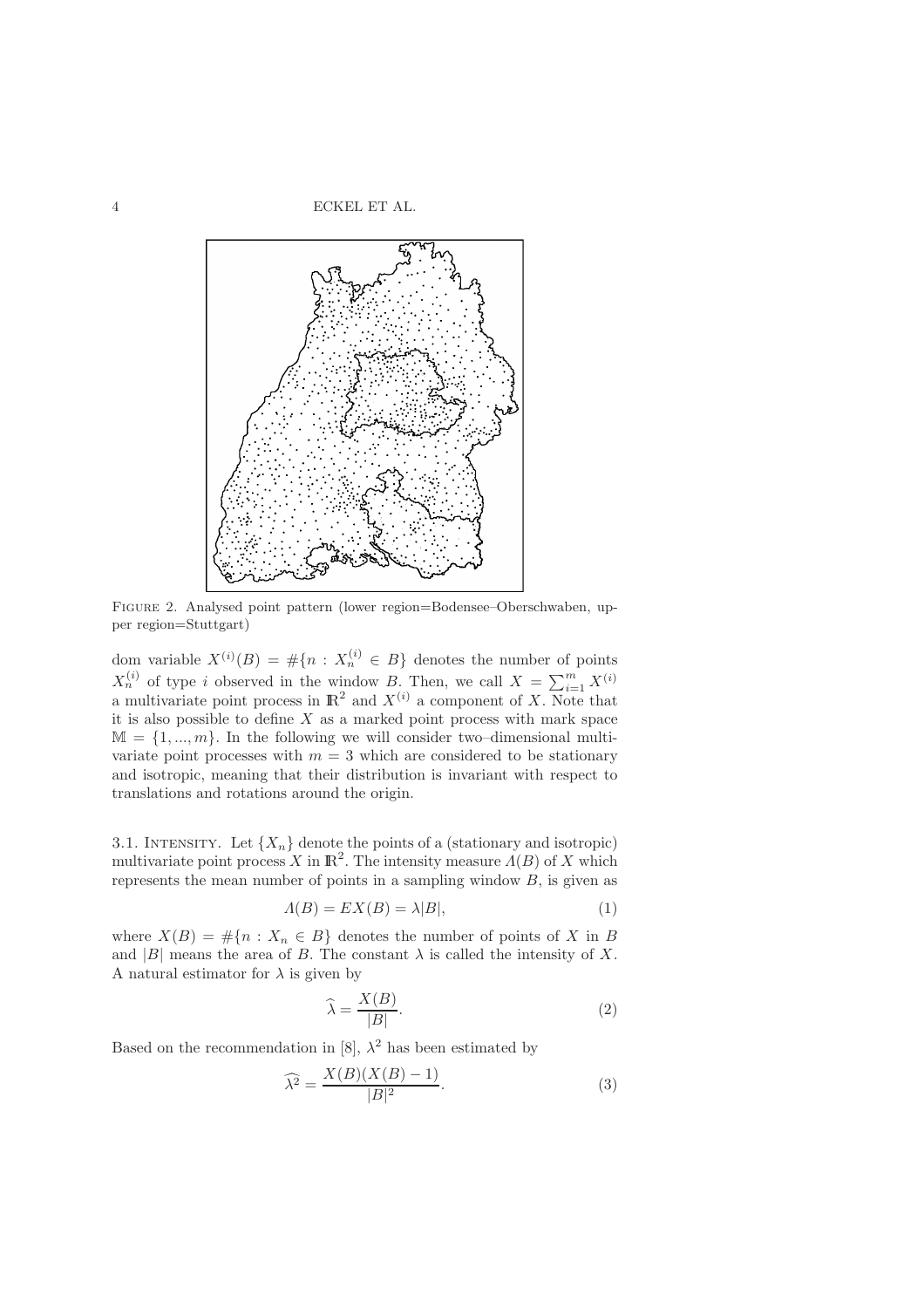Note that estimates for the intensity  $\lambda_i$  of the *i*th component  $X^{(i)}$  of X can be obtained in a natural way by replacing X with the relevant  $X^{(i)}$  in the estimators above.

3.2. MULTIVARIATE K–FUNCTION. The multivariate K–function  $K_{ij}(r)$  for a multivariate point process X and its components  $X^{(i)}$  and  $X^{(j)}$  is defined such that  $\lambda_j K_{ij}(r)$  is the mean number of points of  $X^{(j)}$  located in a disc with radius r around a randomly chosen point of  $X^{(i)}$ . Mathematically, we can define  $K_{ij}(r)$  by

$$
K_{ij}(r) = \mathbb{E} \sum_{X_n^{(i)} \in B} \frac{X^{(j)}(b(X_n^{(i)}, r) \setminus \{X_n^{(i)}\})}{\lambda_i \lambda_j |B|},\tag{4}
$$

where  $b(x,r)$  is the disc with midpoint  $x \in \mathbb{R}^2$  and radius  $r > 0$ . Note that  $K_{ij}(r) = K_{ji}(r)$ , also if  $i \neq j$ . Furthermore, since we want to regard only simple point processes we assume that  $P(X_n^{(i)} \in X^{(j)}) = 0$  for all n and  $i \neq j$ , i.e. the probability that two points originating from different components have the same location is 0. In the case  $i = j$  it is easy to see that  $K_{ii}(r)$  is the univariate K-function for the component  $X^{(i)}$ . As an estimator for  $K_{ij}(r)$  we used

$$
\widehat{K_{ij}}(r) = \frac{1}{\widehat{\lambda}_i \widehat{\lambda}_j} \sum_{X_n^{(i)}, X_l^{(j)} \in B: X_n^{(i)} \neq X_l^{(j)}} \frac{\mathbb{I}_{[0,r]}(|X_n^{(i)} - X_l^{(j)}|)}{|B_{X_n^{(i)}} \cap B_{X_l^{(j)}}|},\tag{5}
$$

where |x| is the length of the vector  $x \in \mathbb{R}^2$  and where  $|B_{X_n^{(i)}} \cap B_{X_n^{(j)}}|$ denotes the area of the intersection of the two shifted sampling windows  $B_{X_n^{(i)}}$  and  $B_{X_l^{(j)}}$ ;  $B_x = \{x + y : y \in B\}.$ 

3.3. Multivariate pair–correlation function. In order to define the multivariate, or better cross pair–correlation function we have to define the (bivariate) second factorial moment measure  $\alpha_{ij}^{(2)}$  for two components  $X^{(i)}$ and  $X^{(j)}$  of X first. It is given by

$$
\alpha_{ij}^{(2)}(B_1 \times B_2) = \mathbb{E}(\sum_{n,l:X_n^{(i)} \neq X_l^{(j)}} \mathbb{1}_{B_1}(X_n^{(i)}) \mathbb{1}_{B_2}(X_l^{(j)}))
$$
(6)

and can often be expressed using a density  $\rho_{ij}^{(2)}$  as follows

$$
\alpha_{ij}^{(2)}(B_1 \times B_2) = \int_{B_1} \int_{B_2} \varrho_{ij}^{(2)}(x_1, x_2) dx_1 dx_2.
$$
 (7)

The density function  $\varrho_{ij}^{(2)}$  is called the (bivariate) second product density. If one takes two balls  $C_1$  and  $C_2$  with infinitesimal volumes  $dV_1$  and  $dV_2$  and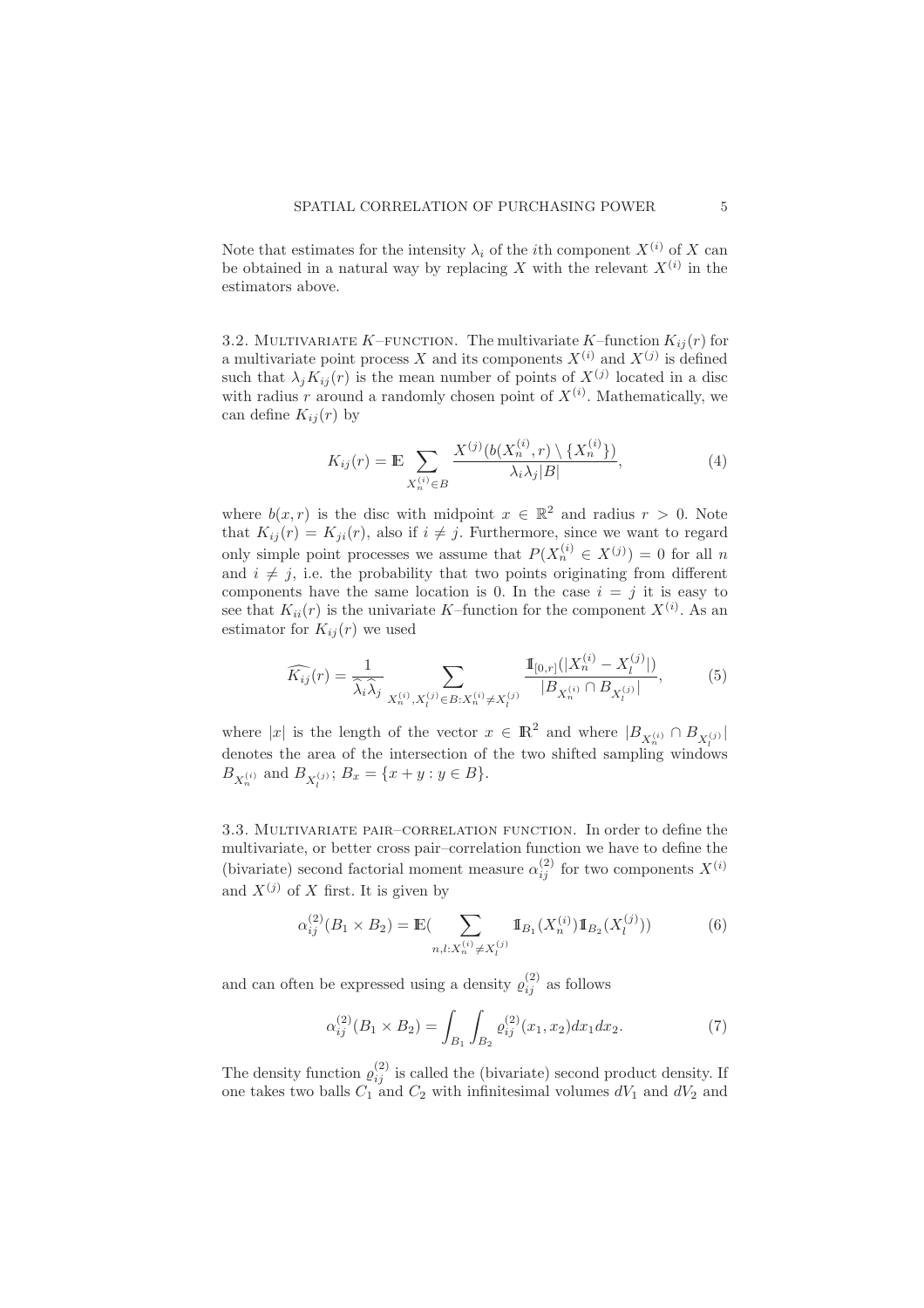midpoints  $x_1$  and  $x_2$  with  $x_1 \neq x_2$ , respectively, the probability for having in  $C_1$  at least one point of  $X^{(i)}$  and for having in  $C_2$  at least one point of  $X^{(j)}$  is approximately equal to  $\varrho_{ij}^{(2)}(x_1, x_2)dV_1dV_2$ . In the stationary and isotropic case we replace  $\varrho_{ij}^{(2)}(x_1, x_2)$  by  $\varrho_{ij}^{(2)}(r)$ , where  $r = |x_1 - x_2|$ . As an estimator

$$
\widehat{\varrho_{ij}^{(2)}}(r) = \frac{1}{2\pi r} \sum_{X_n^{(i)}, X_l^{(j)} \in B: X_n^{(i)} \neq X_l^{(j)}} \frac{k_h(r - |X_n^{(i)} - X_l^{(j)}|)}{|B_{X_n^{(i)}} \cap B_{X_l^{(j)}}|}
$$
(8)

has been used, where  $k_h(x)$  denotes the Epanechnikov kernel

$$
k_h(x) = \frac{3}{4h} \left( 1 - \frac{x^2}{h^2} \mathbb{I}_{(-h,h)}(x) \right) \tag{9}
$$

with bandwidth  $h = 0.15\lambda_i^{-\frac{1}{2}}$ .

Using the second product density  $\varrho_{ij}^{(2)}(r)$  the (bivariate) pair-correlation function  $g_{ij}(r)$  can be defined as

$$
g_{ij}(r) = \frac{\varrho_{ij}^{(2)}(r)}{\lambda_i \lambda_j}.
$$
\n(10)

Note that if  $i = j$  we obtain the ordinary univariate pair-correlation function  $g_{ii}(r)$  for the process  $X^{(i)}$ .

3.4. Mark–correlation function for marked point processes. For a stationary and isotropic marked point process  $X = \{(X_n, M_n)\}_{n>1}$  we regard the mark–correlation function  $\kappa(r)$  given by

$$
\kappa(r) = \mathbb{E}_{o,x}(M(o)M(x)),\tag{11}
$$

where  $\mathbb{E}_{o,x}$  is expectation subject to the conditioning that X has points at the positions o and x, where  $r = |x|$ . Heuristically,  $\kappa(r)$  denotes the mean of the product of marks at two positions that have a distance of  $r$ , conditional to the event that there are indeed two points of X at these two locations. In the following, we assume (without loss of generality) that  $\mathbb{E}_{o}M(o) = 0$ , i.e., the mean mark of a randomly selected point of X equals zero.

The marked point process  $X = \{(X_n, M_n)\}_{n \geq 1}$  is called randomly labelled if the sequences  $\{X_n\}$  and  $\{M_n\}$  are independent and if  $\{M_n\}$  consists of independent and identically distributed random variables. Note that for random labelling of the marks we obtain that  $\kappa(r) = 0$  for all  $r > 0$ , since we assume that the mean mark is 0.

The mark–correlation function can be estimated very similar to the pair– correlation function using the following estimator  $\hat{\kappa}(r)$  given by

$$
\widehat{\kappa}(r) = \frac{\sum_{X_n, X_l \in B, n \neq l} \frac{k_h(r - |X_n - X_l|)}{|B_{X_n} \cap B_{X_l}|} M_l M_n}{\sum_{X_n, X_l \in B, n \neq l} \frac{k_h(r - |X_n - X_l|)}{|B_{X_n} \cap B_{X_l}|}}.
$$
(12)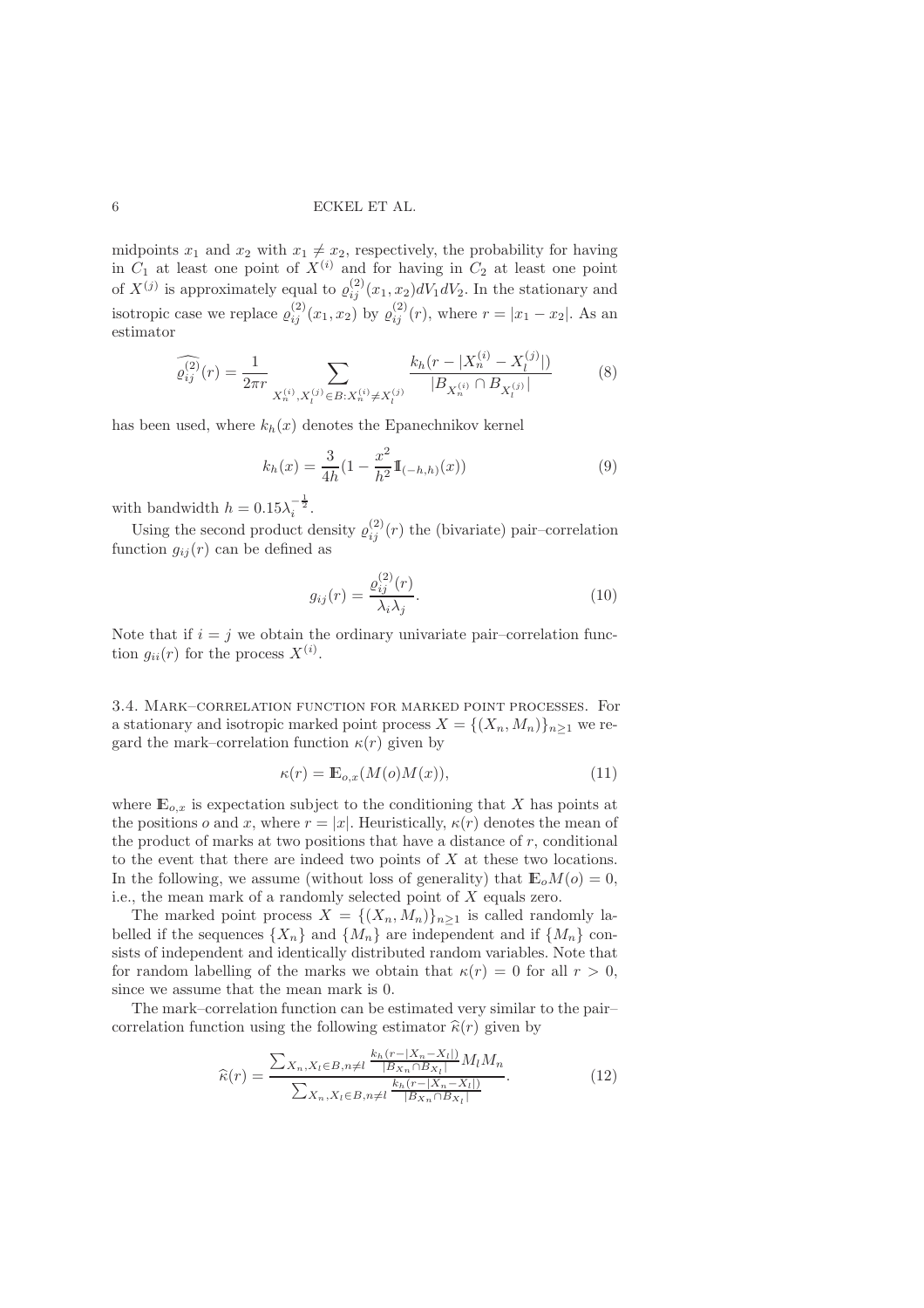For the construction of  $r$ –wise acceptance intervals of the mark–correlation function  $\kappa(r)$  under random labelling, a resampling technique w.r.t. the sampling window  $B$  is applied. The observed values of the marks are assigned completely randomly (without repetition) to the given realisation of locations of the point process  $X$ . For this set of locations with newly assigned marks the mark–correlation function is estimated at distances  $r_i$ ,  $i = 1, ..., s$ . The resulting values for each  $r_i$  from k (e.g.  $k = 100$  for  $\alpha = 5\%$ ) simulations have to be arranged in ascending order. Then the values at ranks  $k\alpha$  and  $k(1 - \alpha)$  constitute the lower and upper bounds of the acceptance interval at distance  $r_i$ , respectively.

3.5. Distance–dependent Simpson indices. The diversity index called the Simpson index  $D$  (cmp. [7]) is given by

$$
D = 1 - \sum_{i=1}^{m} \frac{\lambda_i^2}{\lambda^2}.
$$
\n(13)

In the case of random labelling, it can easily be shown that  $D$  is the probability that a randomly selected point pair of  $\{X_n\}$  has different marks, i.e. the points belong to different components. An estimator  $\widehat{D}$  for D is given by

$$
\widehat{D} = 1 - \sum_{i=1}^{m} \frac{X^{(i)}(B)(X^{(i)}(B) - 1)}{X(B)(X(B) - 1)}.
$$
\n(14)

A first generalization of D (see also [6]) is given by  $\beta(r)$  which is defined by

$$
\beta(r) = 1 - \sum_{i=1}^{m} \frac{\lambda_i^2 g_{ii}(r)}{\lambda^2 g(r)}.
$$
\n(15)

Note that  $\beta(r)$  can be interpreted as the conditional probability that two randomly selected points of X belong to different components, given that the two points have a distance of r. As an estimator for  $\beta(r)$  we used

$$
\widehat{\beta}(r) = 1 - \sum_{i=1}^{m} \frac{\widehat{\lambda_i^2} \widehat{g_{ii}}(r)}{\widehat{\lambda^2} \widehat{g}(r)}.
$$
\n(16)

Another natural extension of D is given by  $\alpha(r)$  which is defined by

$$
\alpha(r) = 1 - \sum_{i=1}^{m} \frac{\lambda_i^2 K_{ii}(r)}{\lambda^2 K(r)}.
$$
\n(17)

The function  $\alpha(r)$  can be interpreted as the conditional probability that two randomly selected points of X belong to different components, given that the distance of the two points is smaller or equal r. An estimator  $\hat{\alpha}(r)$  for  $\alpha(r)$  is given by

$$
\widehat{\alpha}(r) = 1 - \sum_{i=1}^{m} \frac{\widehat{\lambda_i^2 K_{ii}}(r)}{\widehat{\lambda^2 K}(r)}.
$$
\n(18)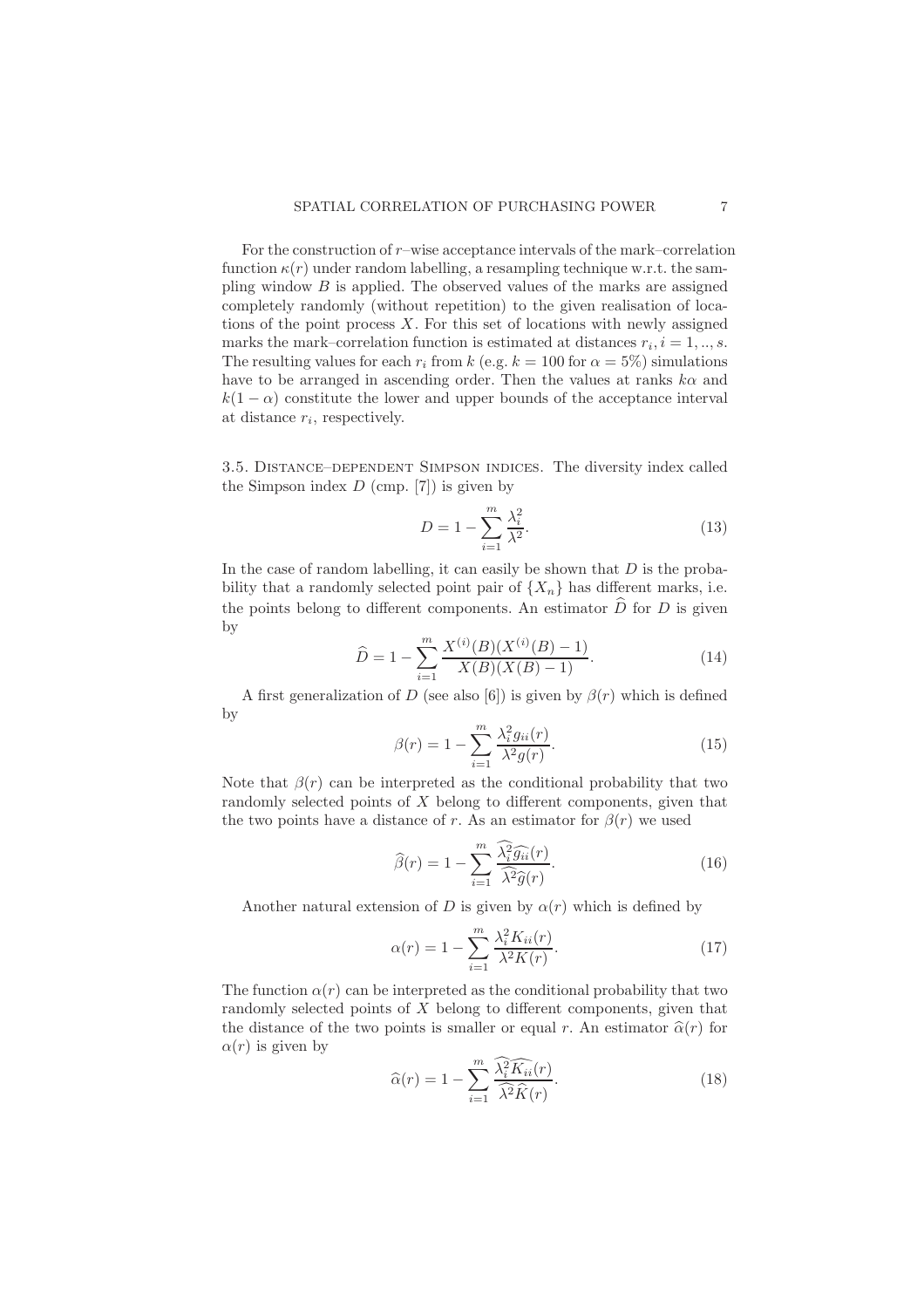An important property of the distance–dependent generalizations  $\alpha(r)$ and  $\beta(r)$  of the Simpson index D that will be used in the following is that for random labelling we have that  $\alpha(r) = \beta(r) = D$  for all  $r > 0$ , i.e. if the marks are purely randomly distributed we obtain that both characteristics become independent of the distance r.

3.6. A simulation based test for random labelling. Consider a marked point process  $X = \{(X_i, M_i)\}\$  with a discrete mark space  $\mathbb{M}$  =  $\{1, ..., m\}$ . The null hypothesis being investigated in the following is that the points  $X_i$  of X are randomly labelled, i.e. the labelling for each point  $X_i$  is performed independent of the labels for all other points. In such a case we obtain that

$$
K_{11}(r) = K_{22}(r) = \dots = K_{mm}(r). \tag{19}
$$

Note the subtle difference to a scenario where  $X$  consists of  $m$  component point processes  $X^{(1)}, ..., X^{(m)}$  and where the component point processes are mutually independent. In case of independence it is true that  $K_{ij}(r) = \pi r^2$ for any marks  $i \neq j$ . Obviously the two scenarios of random labelling and independent component point processes are only identical if the component point processes are stationary Poisson point processes that are mutually independent (see also [2]).

Equation (19) can be used in order to construct a simulation based test for random labelling. Note that in the following  $m = 3$ , but the same test can be performed for arbitrary number of different mark types with only small modifications. For a sequence of distances  $\{r_1, ..., r_s\}$  we regard the test statistic

$$
T = \sum_{l=1}^{\infty} \omega_{12}(r_l) (\widehat{K_{11}}(r_l) - \widehat{K_{22}}(r_l))^2 + \omega_{13}(r_l) (\widehat{K_{11}}(r_l) - \widehat{K_{33}}(r_l))^2 + \omega_{23}(r_l) (\widehat{K_{22}}(r_l) - \widehat{K_{33}}(r_l))^2,
$$
\n(20)

where  $\omega_{ij}(r_l) = (Var(\widetilde{K_{ii}}(r_l) - \widetilde{K_{jj}}(r_l)))^{-1}$  for  $l = 1, ..., s, i = 1, ..., 3$  and  $i < j < 3$ .

For the computation of the test statistic  $k$  simulations of random labelling of the marks are necessary, i.e., the observed realisation of the marks is assigned  $k$  times completely randomly (without repetition) to the given realisation of locations of the point process  $X$ . For each set of newly assigned marks the  $K_{ii}$ -functions  $(i = 1, ..., 3)$  are estimated at distances  $\{r_1, ..., r_s\}$ . For each distance  $r_l$ ,  $l = 1, ..., s$  the variance  $\omega_{ij}^{-1}(r_l)$  of the difference  $\widetilde{K_{ii}}(r_l) - \widetilde{K_{jj}}(r_l)$  is estimated from the k simulations. Having determined the weights  $\omega_{ij}(r_l)$  for  $l = 1, ..., s, i = 1, ..., 3$  and  $i < j \leq 3$ , the values  $t^*, t_1, ..., t_k$  of the test statistic T corresponding to the observed realisation and the  $k$  simulations, respectively, can be computed. These values  $t^*, t_1, \ldots, t_k$  have to be arranged in ascending order and the null hypothesis is rejected if the rank of  $t^*$  becomes too large, i.e., given  $k = 999$  and  $\alpha = 0.05$ , if the rank of  $t^*$  is between 951 and 1000.

Xs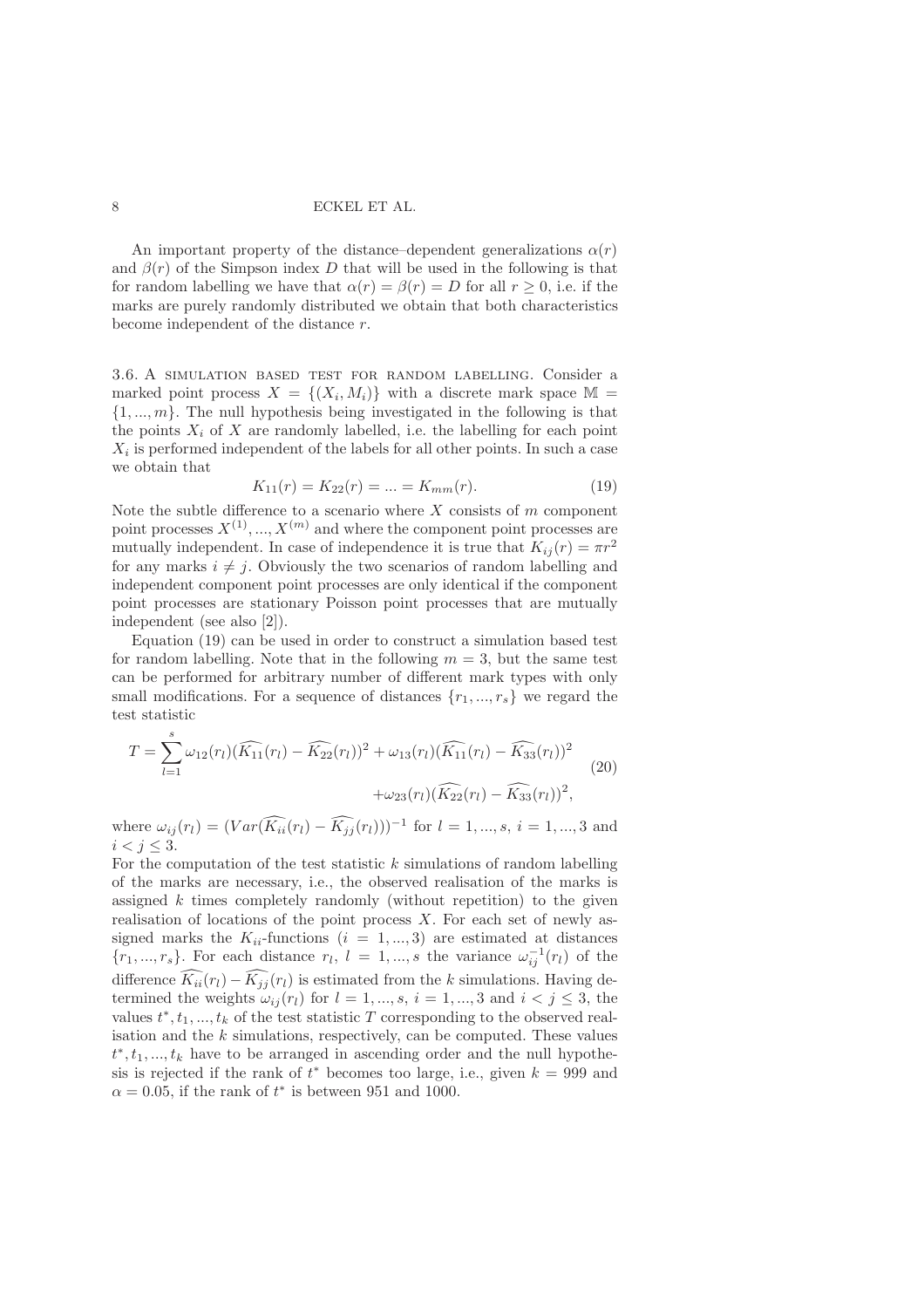# 4. Results

Data analysis was done using the GeoStoch library, which has been developed by the Institute of Applied Information Processing and the Institute of Stochastics of Ulm University ([3], http://www.geostoch.de).

4.1. MARK–CORRELATION FUNCTION. Figure 3 displays the estimated mark– correlation function  $\hat{\kappa}(r)$  for the difference in relative purchasing power in the time intervals 1987–1993, 1993–1998 and 1998–2004. Recall that the differences are scaled such that the mean difference is equal to 0. A first observation is that the values for  $\hat{\kappa}(r)$  are above 0 for all  $r < 50$  and for all regarded time intervals suggesting a positive correlation in the difference in relative purchasing power between townships of such a distance r. Also, with respect to different time intervals, the estimated values of  $\kappa(r)$ are decreasing for later times. This can be understood as a weakening of the positive correlations over the years. In order to investigate these two effects in more detail, we classified the data into three categories (distinct increase, distinct decrease and no distinct changes in the relative purchasing power) and computed different Simpson indices (distance–dependent as well as distance–independent) for it.



FIGURE 3. Estimated mark-correlation function  $\hat{\kappa}(r)$  for different time intervals  $(1987–1993 \;[\times], 1993–1998 \;[\circ], 1998–2004 \;[\text{-}])$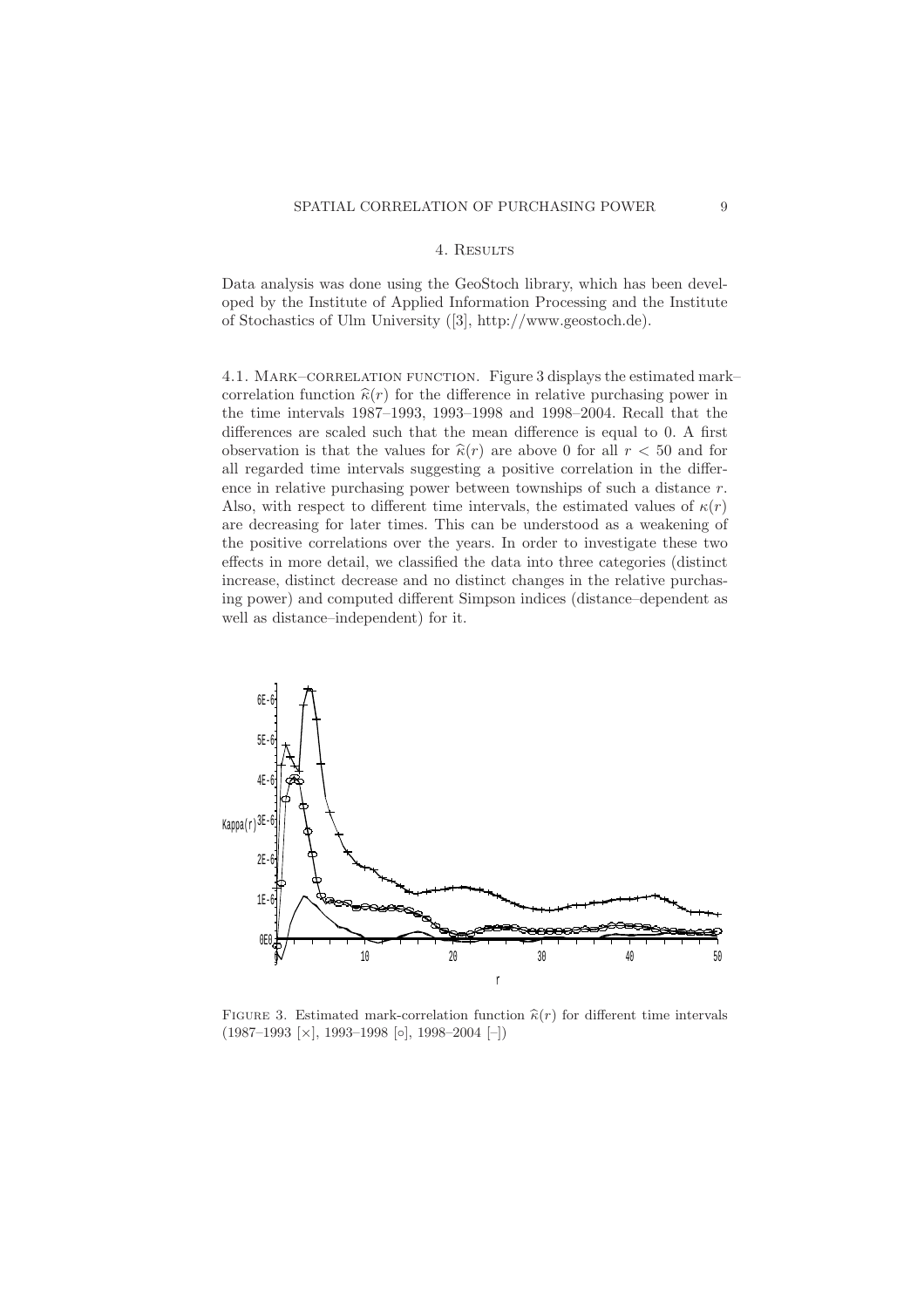Table 1. Number of points and estimated distance–independent Simpson index  $\widehat{D}$  for each time interval

|                             | 1987-1993 | 1993-1998 | 1998-2004 |
|-----------------------------|-----------|-----------|-----------|
| Number of points - decrease | 440       | 328       | 428       |
| - increase                  | 324       | 476       | 318       |
| - almost constant           | 347       | 307       | 365       |
| Simpson index $D$           | 0.6611    | 0.6535    | 0.6623    |

4.2. Distance–independent Simpson index. Table 1 gives a summary of results for the number of points and the estimated distance–independent Simpson index  $D$  with respect to the three time intervals 1987–1993, 1993– 1998 and 1998–2004. Recall that we regard three different types of marks, one for which the relative purchasing power is distinctly increasing in the investigated time interval, one for which the relative purchasing power is distinctly decreasing and a third type where no distinct changes in relative purchasing power occur.

A first conclusion that one can draw is that, although the number of points are slightly varying between the different time intervals, the Simpson index is not able to detect any changes in the correlation structure. Its value is almost stable for all three different cases. Hence as a next step distance– dependent Simpson indices as described in Section 3.5 are regarded.

4.3. Distance–dependent Simpson index. In order to investigate the change of correlation structure in more detail, the two distance–dependent Simpson indices  $\alpha(r)$  and  $\beta(r)$  are estimated (see Section 3.5). The corresponding graphs are displayed in Figures 4 and 5. Recall that the estimated distance–independent Simpson index  $\hat{D}$  was almost identical for all three time intervals (cmp. Section 4.2). If we look at the indices  $\alpha(r)$  and  $\beta(r)$  for specific distance values of r we observe that almost everywhere  $\hat{\alpha}(r) < \hat{D}$ and  $\widehat{\beta}(r) < \widehat{D}$  which can be interpreted as a sign for a positive correlation between the different types. We also note that the two distance–dependent Simpson indices seem to approximate the Simpson index  $\overline{D}$  more rapidly with respect to  $r$  for later time intervals. This is a first indication that in the course of the years this positive spatial correlation, although still existing, has become much weaker.

4.4. TEST FOR RANDOM LABELLING. In order to investigate the weakening of the spatial correlation for later time intervals in more detail a test for random labelling is performed (see Section 3.6). Recall that under the null hypothesis of random labelling we have that  $K_{11}(r) = K_{22}(r) = ...$  $K_{mm}(r)$  (in our case  $m = 3$ ). A visualisation of the three different estimated  $\widetilde{K}_{ii}$ -functions for the different time intervals regarded is given in Figure 6. These graphs already indicate that for the later time intervals the three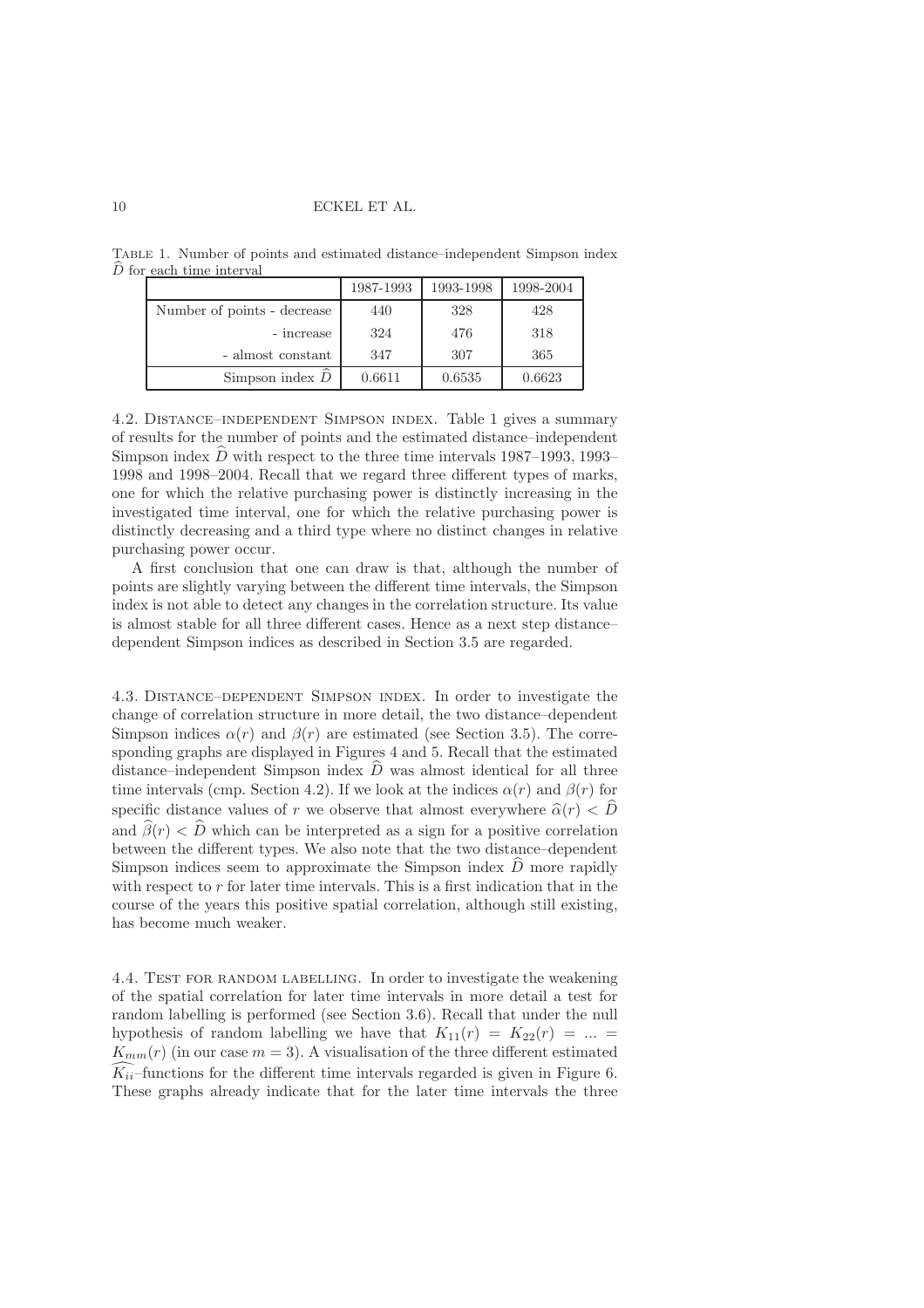

FIGURE 4. Distance–dependent index  $\hat{\alpha}(r)$  and  $\hat{D}$  for different time intervals  $(1987–1993 \;[\times], 1993–1998 \;[\circ], 1998–2004 \;[\text{-}])$ 

different  $\widehat{K_{ii}}$ -functions seem to be more similar. The simulation based tests for random labelling confirm this in that for the first time interval (1987– 1993) the null hypothesis of random labelling is clearly rejected (rank 1000 in a total size of 1000 each,  $p < 0.001$ ), whereas for the time intervals 1993–1998 and 1998–2004 the same null hypothesis can not be rejected for  $\alpha = 0.05$  (rank 932 and rank 597 in a total size of 1000,  $p = 0.068$  and  $p = 0.403$ .

4.5. Spatial correlations in the regions Bodensee–Oberschwaben and Stuttgart. The effects which have been detected so far in Baden– Württemberg, namely a positive correlation in the change of the relative purchasing power between neighboring townships and the weakening of such a correlation over the years, may differ for rural and urban regions. In order to investigate the spatial correlation for a representant in each case, the mark–correlation function  $\kappa(r)$  is estimated for the regions Bodensee– Oberschwaben and Stuttgart, respectively. The corresponding graphs are displayed in Figures 7 and 8.

Furthermore we calculated 90% r-wise acceptance intervals for the mark– correlation functions (see Figures 9 and 10). It can be seen that the spatial correlation is only significant for the region Bodensee–Oberschwaben in the time periods 1987–1993 and 1993–1998. This finding corresponds well to the behavior of the spatial correlation in Baden–Württemberg. For the region Stuttgart it is visible that there are no significant spatial correla-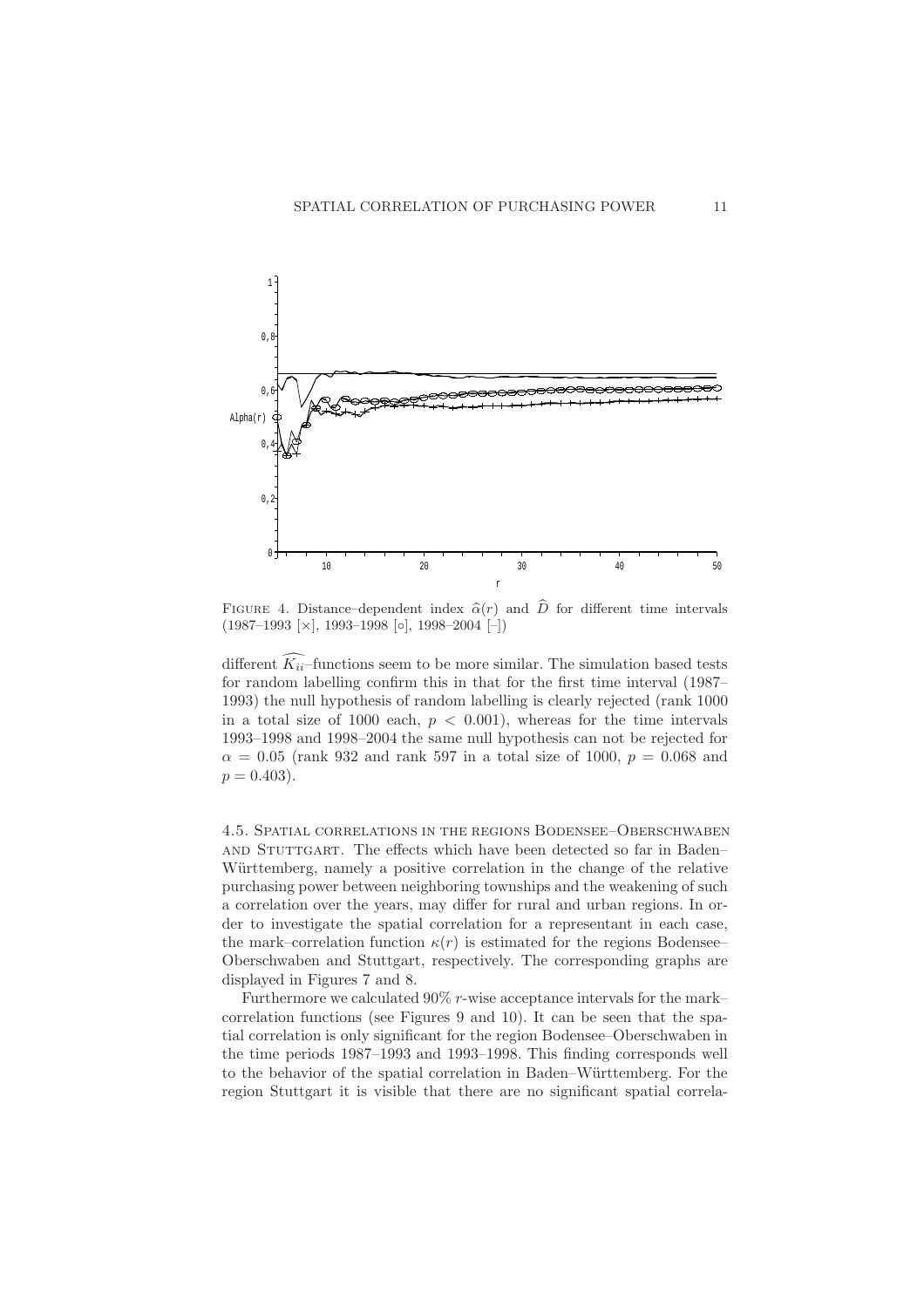

FIGURE 5. Distance–dependent index  $\hat{\beta}(r)$  and  $\hat{D}$  for different time intervals  $(1987–1993 \;[\times], 1993–1998 \;[\circ], 1998–2004 \;[\text{-}])$ 

tions between neighboring townships and thus no significant development of the relative purchasing power in urban regions. We can conclude that the spatial correlation of the change in the relative purchasing power in Baden–Württemberg derives from the spatial correlation in rural regions.

#### 5. Discussion

The main focus of this study is on the detection and the temporal development of spatial correlations with respect to the change in relative purchasing power for townships in Baden–W¨urttemberg. Here we applied three different methods from spatial statistics: the mark–correlation function  $\kappa(r)$ , distance–dependent Simpson indices  $\alpha(r)$  and  $\beta(r)$  as well as simulation– based tests on the hypothesis of random labelling for the marks.

All the results shown in Section 4 provide clear indications that (at least) for small interpoint distances there is a positive correlation given with respect to the change in relative purchasing power and that this positive correlation is becoming weaker if later time intervals are considered (see Figure 3). Here, all values of  $\kappa(r)$  are above 0, a sign for a positive correlation due to the fact that the mean change of relative purchasing power is scaled to 0. Furthermore, it can be deduced that these positive correlations are becoming weaker since the functions  $\hat{\kappa}(r)$  are decreasing towards 0 for later time intervals and constant interpoint distance. Investigations for the distance–dependent Simpson indices applied to categorized data (distinct increase, distinct decrease and no distinct change in relative purchas-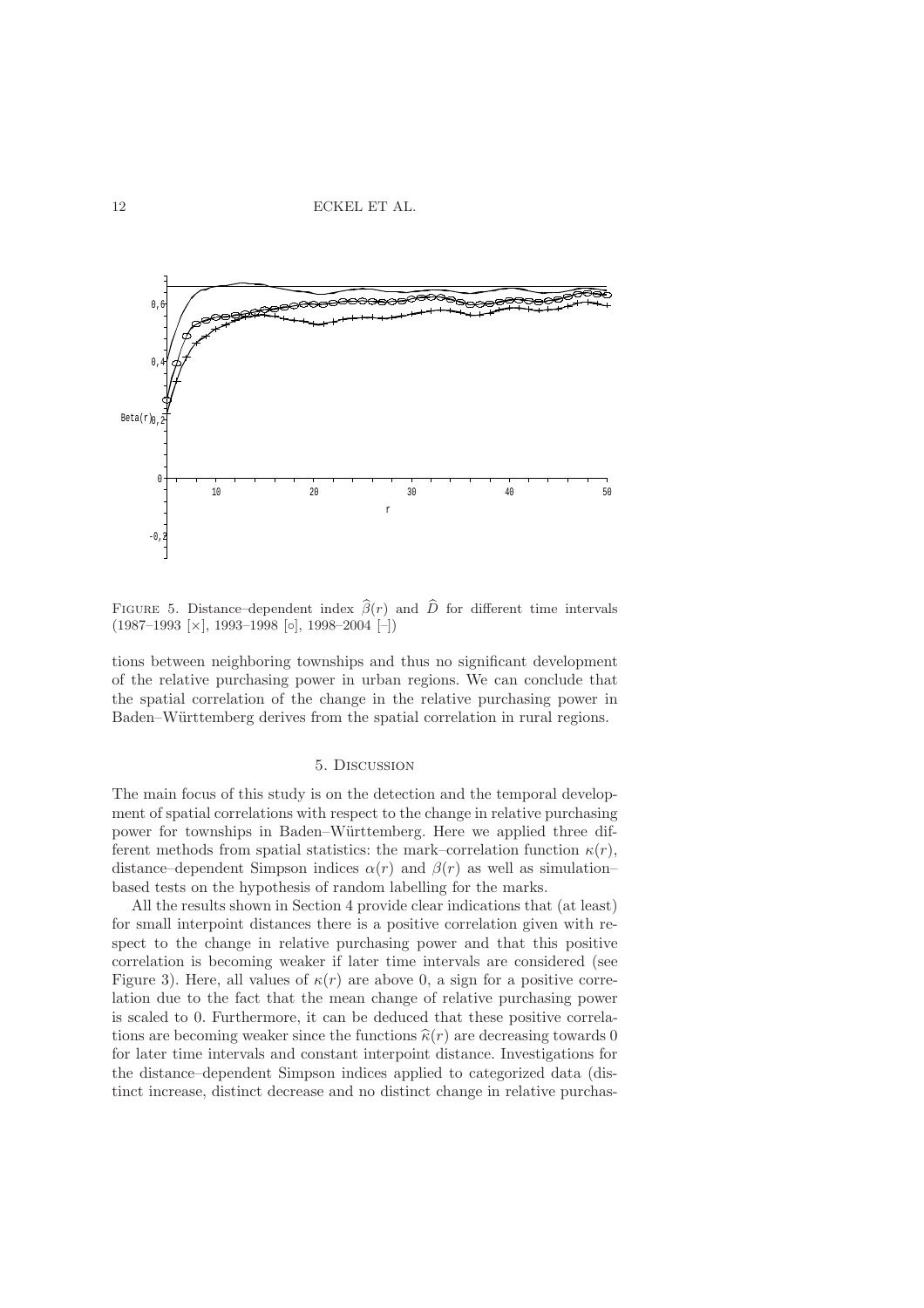

FIGURE 6. Estimated  $\widehat{K_{ii}}$ -functions for different time intervals  $(\widehat{K_{11}} [\times], \widehat{K_{22}} [\circ],$  $K_{33}$   $[-]$ )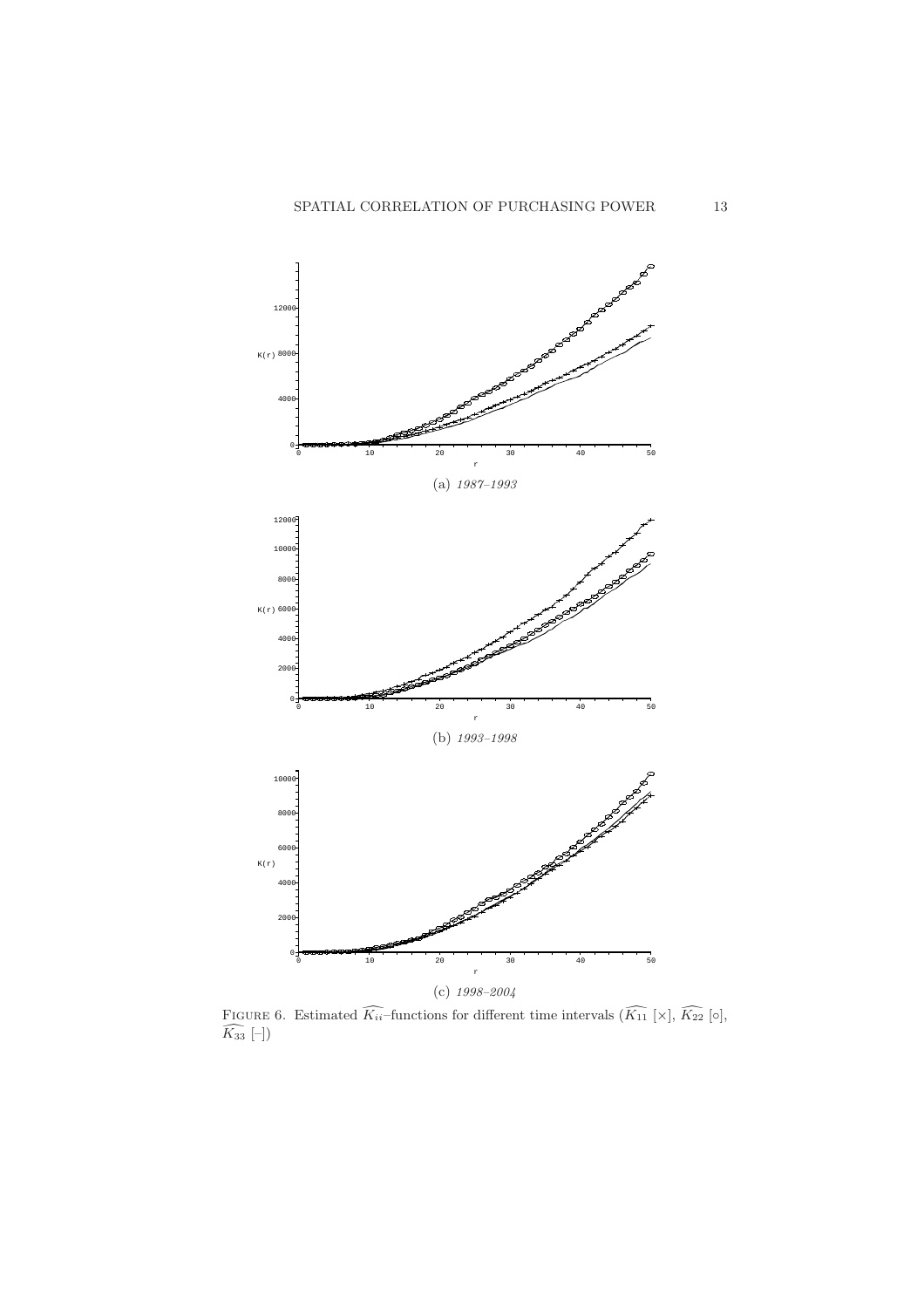

FIGURE 7. Estimated mark-correlation function  $\hat{\kappa}(r)$  for different time intervals  $(1987-1993 \;[\times], 1993-1998 \;[\circ], 1998-2004 \;[\text{-}])$  for the region Bodensee– Oberschwaben



FIGURE 8. Estimated mark-correlation function  $\hat{\kappa}(r)$  for different time intervals (1987–1993 [×], 1993–1998 [◦], 1998–2004 [–]) for the region Stuttgart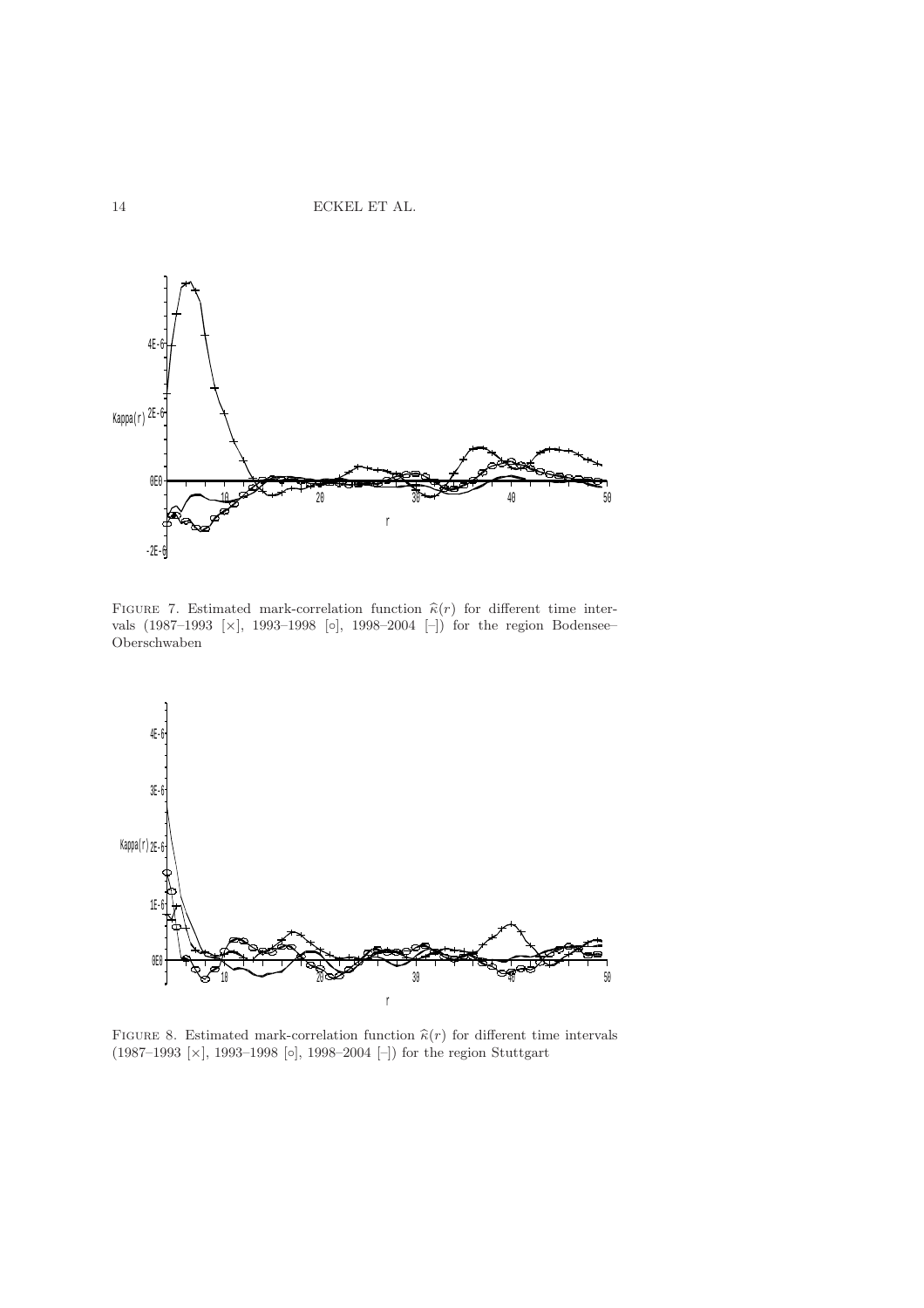

FIGURE 9. r-wise acceptance intervals for the mark–correlation function  $\kappa(r)$  of different time intervals for region Bodensee–Oberschwaben

ing power) are confirming the results for the mark–correlation function. Here for small distance values r the estimated functions  $\hat{\alpha}(r)$  and  $\hat{\beta}(r)$  are running below the estimate of the distance–independent Simpson index D which means that for small neighborhoods there is a tendency for pairs of the same type (distinct increase, distinct decrease or no distinct change in relative purchasing power). Regarding the evolution over time, the distance between the value of  $\widehat{D}$  and the value for the two functions  $\widehat{\alpha}(r)$  and  $\widehat{\beta}(r)$ decreases which can be interpreted as a weakening of the spatial correlation. Similar observations hold for the simulation based tests on random labelling. Here, for the first time interval (1987–1993) we show that the hypothesis of random labelling of the marks is clearly rejected  $(p < 0.001)$ , i.e. that there must be a correlation between different labels. For the second time interval (1993–1998) the hypothesis is not rejected for a significance level of  $\alpha = 0.05$ , but the p–value is still quite small ( $p = 0.068$ ). This might be a hint that there are still spatial correlations but that they are not as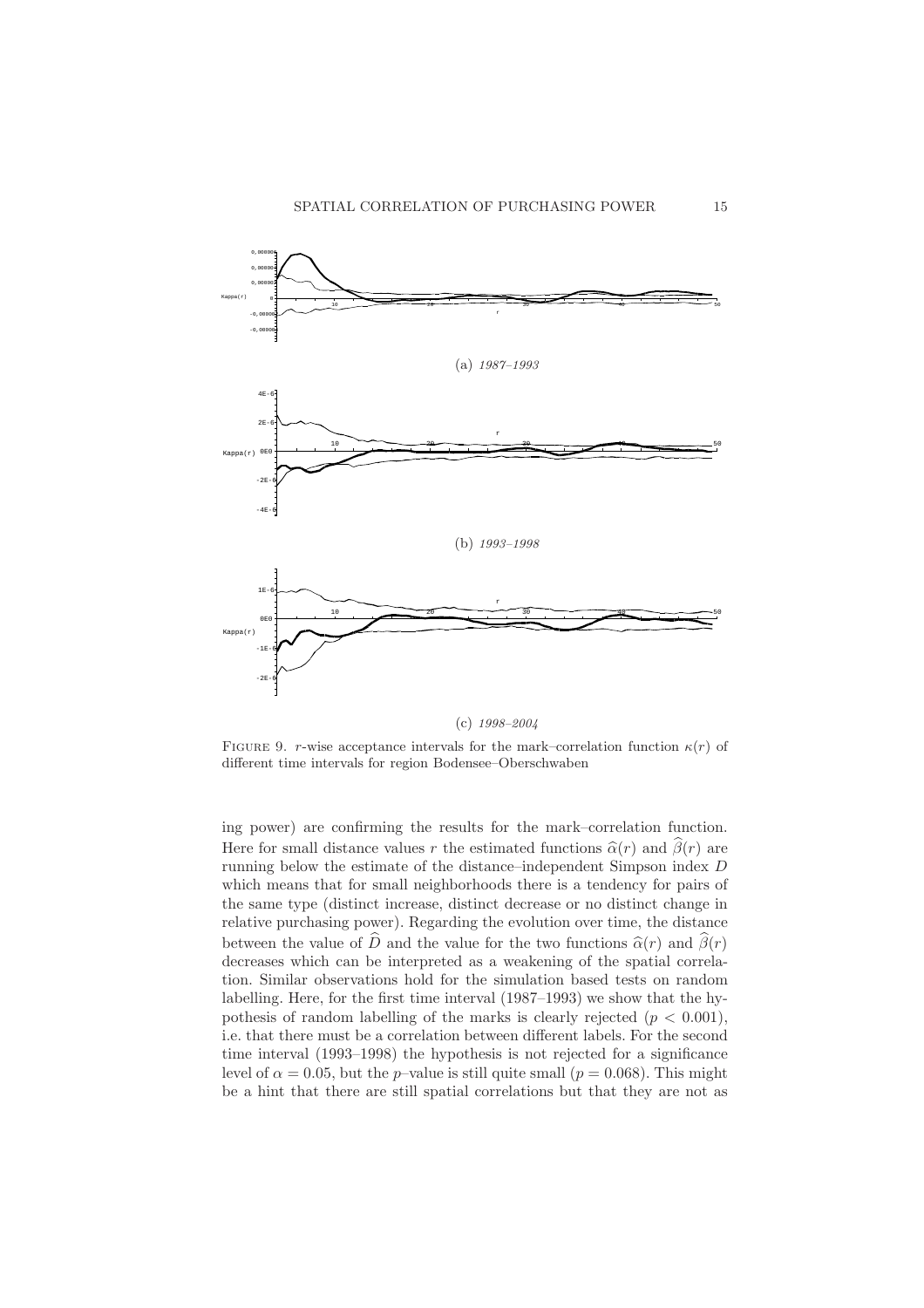

(c) 1998–2004

FIGURE 10. r-wise acceptance intervals for the mark–correlation function  $\kappa(r)$  of different time intervals for region Stuttgart

strong as for the earlier interval. For the last time interval (1998–2004) the hypothesis is clearly not rejected  $(p = 0.403)$ .

The observation of positive spatial correlations in Baden–Württemberg might not be too surprising. Reasons for this effect might be first of all that often inhabitants of a township are working in a neighboring township and vice versa, thereby positively correlating the change of relative purchasing power for these towns. Another fact that could cause a positive correlation for neighboring townships is that often companies working in a similar sector are located in a relative small distance to each other, for example with regard to metal processing or automobile industry. Hence a boom (or a crisis) in such a sector causes a boom (or crisis) for a whole region, not only for a specific township. A similar argument might hold with respect to the vertical process chain, meaning suppliers and processors for example in the automobile industry.

A behavior that is more interesting and surprising is that the effect of positive correlation for the change in relative purchasing power has become much weaker in later years and that in the meantime this positive corre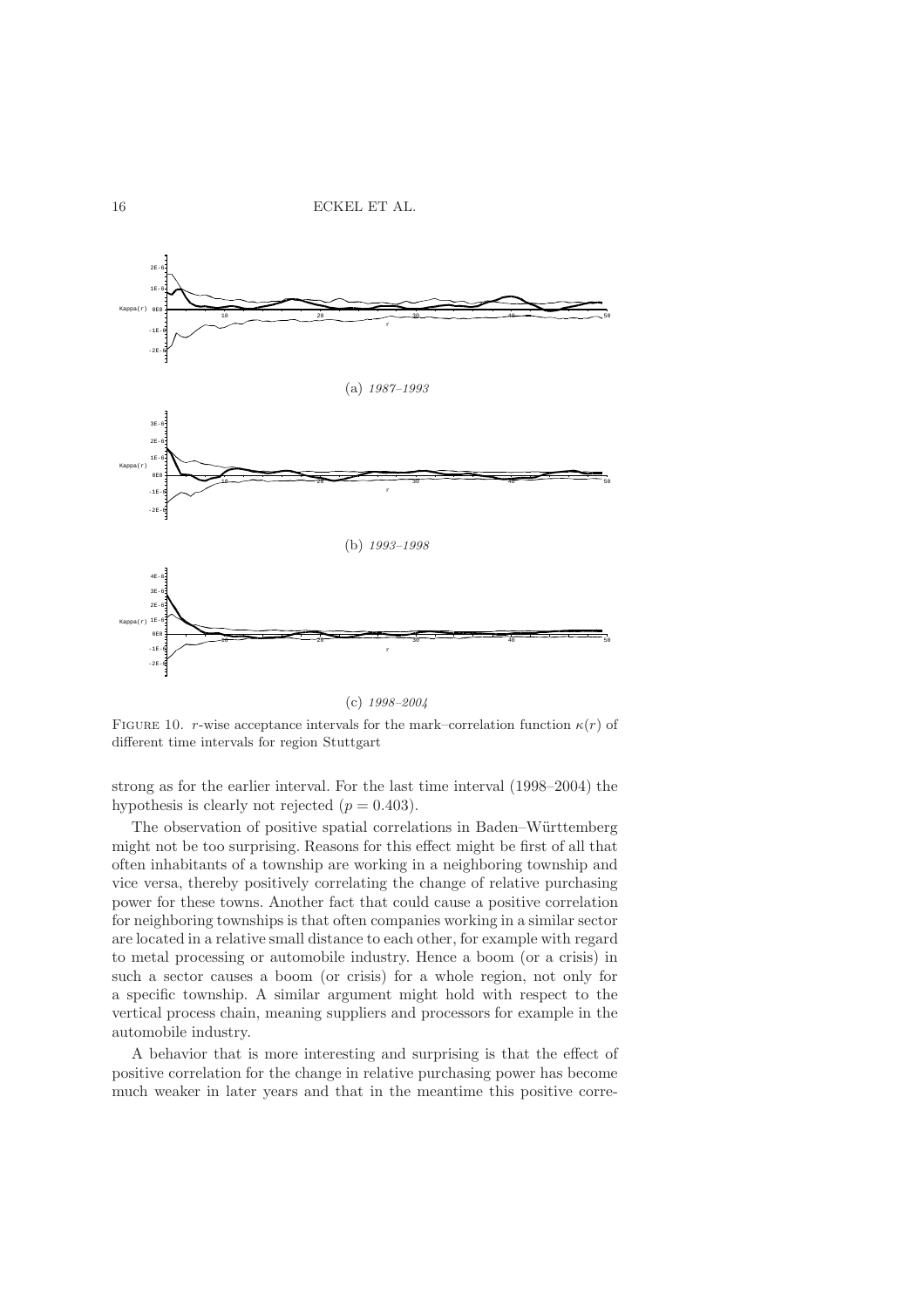lation is almost non–existent in the sense that tests for random labelling are not rejected. The weakening in the positive correlations of the relative purchasing power might be explained by the increased mobility of the population which causes a larger diversity in the type and the location of work for the population of a township. Also, with respect to companies of a similar sector, mainly of the tertiary sector, in later years there is more and more diversification, meaning that they are more uniformly spread over the state and not that much concentrated as in earlier years.

Furthermore by analysing the spatial correlation of the relative purchasing power in urban and rural regions of Baden–Württemberg, it turns out that the effects for the spatial correlations which appear in rural regions mainly contribute to the effects for the spatial correlations in whole Baden– Württemberg. The same qualitative effects which can be stated for the change of relative purchasing power in Baden–Württemberg as a whole can be observed regarding only rural townships, where lowering of spatial correlations in whole Baden–Württemberg is caused by the lack of such spatial correlations in urban regions. A reason for the absence of spatial correlations between neighboring townships in urban regions might be that the increase of mobility and diversification mentioned above has taken place earlier for urban regions than for rural regions.

A consequence of the results presented in this study might be that if the spatial correlations in the change of relative purchasing power are becoming weaker, the relative purchasing power itself will become more and more random, in the sense that spatial correlations are also weakening for the relative purchasing power itself. This loss of spatial correlations could mean that there will be a large variability with respect to relative purchasing power for neighboring townships in a region. In conclusion this means that businesses as well as politicians have to consider very detailed information with respect to their decisions on a specific township or region, for example regarding the choice of a new location or the distribution of subsidies.

#### **REFERENCES**

- 1. Baddeley, A., Gregori, P., Mateu, J., Stoica, R., Stoyan, D. (eds.): Case studies in spatial point process modeling. Lecture Notes in Statistics 185. New York: Springer 2006
- 2. Diggle, P. J.: Statistical analysis of spatial point patterns. London: Arnold 2003
- 3. Mayer, J., Schmidt, V., Schweiggert, F.: A unified simulation framework for spatial stochastic models. Simulation Modelling Practice and Theory 12, 307– 326 (2004)
- 4. Raper, J. F.: Multidimensional geographic information science. London: Taylor & Francis 2000
- 5. Schwarck, C.: Neue Kaufkraftdaten für die Gemeinden in Baden-Württemberg. Statistisches Monatsheft Baden–Württemberg 5 (2006)
- 6. Shimatani, K.: Multivariate point processes and spatial variation of species diversity. Forest Ecology and Management 142, 215–229 (2001)